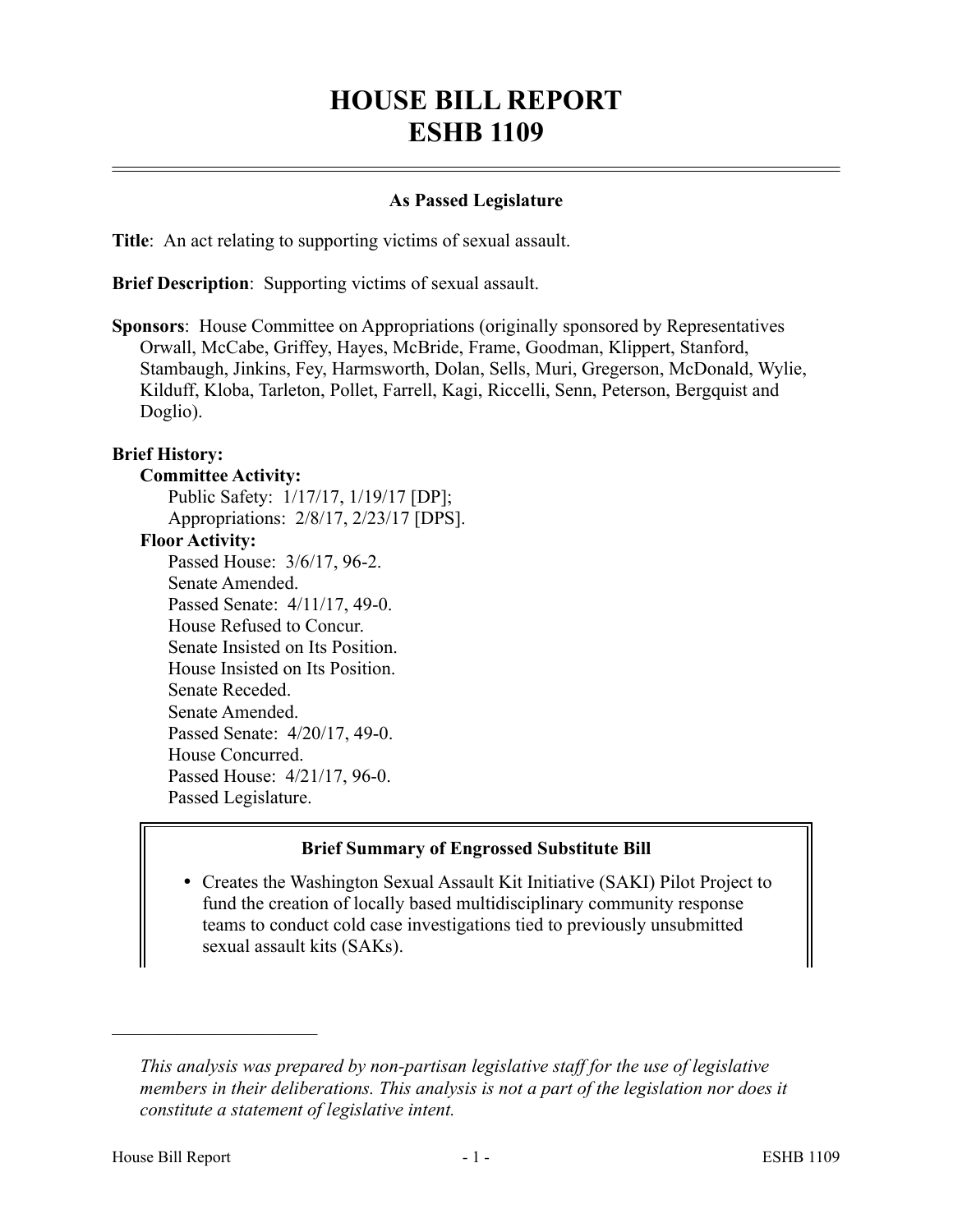• Requires the Criminal Justice Training Commission to incorporate into existing training and develop new training with a victim-centered, traumainformed approach.

### **HOUSE COMMITTEE ON PUBLIC SAFETY**

**Majority Report**: Do pass. Signed by 10 members: Representatives Goodman, Chair; Pellicciotti, Vice Chair; Klippert, Ranking Minority Member; Hayes, Assistant Ranking Minority Member; Chapman, Griffey, Holy, Orwall, Pettigrew and Van Werven.

**Staff**: Kelly Leonard (786-7147).

#### **HOUSE COMMITTEE ON APPROPRIATIONS**

**Majority Report**: The substitute bill be substituted therefor and the substitute bill do pass. Signed by 31 members: Representatives Ormsby, Chair; Robinson, Vice Chair; Chandler, Ranking Minority Member; MacEwen, Assistant Ranking Minority Member; Stokesbary, Assistant Ranking Minority Member; Bergquist, Buys, Caldier, Cody, Condotta, Fitzgibbon, Haler, Hansen, Harris, Hudgins, Jinkins, Kagi, Lytton, Manweller, Nealey, Pettigrew, Pollet, Sawyer, Schmick, Senn, Springer, Sullivan, Tharinger, Vick, Volz and Wilcox.

**Minority Report**: Do not pass. Signed by 1 member: Representative Taylor.

**Staff**: Meghan Morris (786-7119).

#### **Background**:

*Sexual Assault Kits.* After a person has been the victim of a sexual assault, the person may undergo a forensic examination for the purpose of collecting any evidence that was left behind during the assault. The doctor or nurse conducting the examination preserves the evidence using a sexual assault forensic examination kit, also commonly referred to as a sexual assault kit (SAK) or rape kit. After the examination, custody of a SAK may be transferred to a law enforcement agency to be utilized during an investigation and subsequent criminal prosecution.

Prior to 2015, law enforcement agencies and prosecutors had discretion to send SAKs to forensic laboratories for testing, but were not required to do so. In 2015 the Legislature passed Substitute House Bill 1068 (SHB 1068), which requires a law enforcement agency to submit a SAK to the Washington State Patrol (WSP) Crime Laboratory within 30 days of receiving it, provided that the victim has consented to the testing. Consent is not a condition of submission if the SAK was collected from a non-emancipated minor. The requirement to test SAKs is prospective as of July 24, 2015, meaning it does not apply to previously unsubmitted SAKs.

Substitute House Bill 1068 also created the Sexual Assault Forensic Examination (SAFE) Best Practices Task Force to review best practice models for managing all aspects of sexual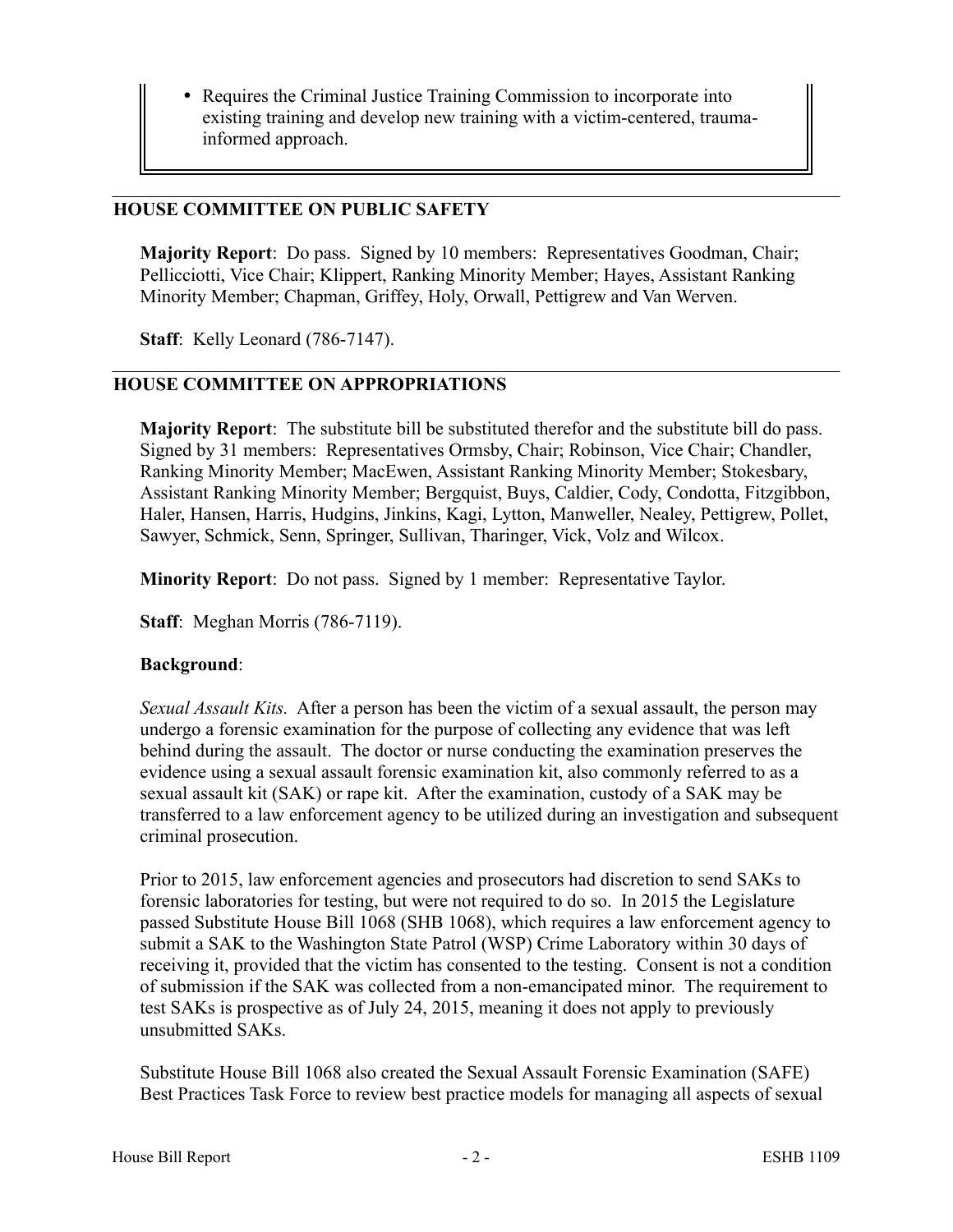assault examinations and for reducing the number of untested SAKs in Washington. The SAFE Best Practices Task Force is composed of four legislators and 14 stakeholders representing specified interests and organizations.

*Criminal Justice Training Commission*. The Criminal Justice Training Commission (CJTC) provides basic law enforcement training, and educational programs for law enforcement, corrections, and other public safety professionals in Washington. The also certifies, and when necessary de-certifies, peace officers.

Basic law enforcement officer training is generally required of all law enforcement officers, with the exception of volunteers, and reserve officers employed in Washington. The Basic Law Enforcement Academy (BLEA) consists of a 720-hour program covering a wide variety of subjects including: criminal law and procedures, traffic enforcement, cultural awareness, communication and writing skills, emergency vehicle operations, firearms, crisis intervention, patrol procedures, and criminal investigation and defensive tactics.

In addition to the BLEA, the CJTC provides specialized training to commissioned officers on a range of subjects, including, for example, interviewing children in child abuse and neglect cases.

*Private Funds for Sexual Assault Kits*. The Washington SAK Program accepts private funds until June 1, 2022, for the Washington SAK Account. Funds are used exclusively for the following:

- 85 percent for the WSP for testing SAKs in the possession of a law enforcement agency but not submitted for forensic testing as of July 24, 2015; and
- 15 percent for the Office of Crime Victim Advocacy (OCVA) for Sexual Assault Nurse Examiner services and training.

# **Summary of Engrossed Substitute Bill**:

*Unsubmitted Sexual Assault Kits*. "Unsubmitted sexual assault kits" are SAKs that have not been submitted to a forensic laboratory for testing with the CODIS-eligible DNA (Combined DNA Index System) methodologies as of July 24, 2015, the effective date of the mandatory testing law in SHB 1068 (2015). Unsubmitted SAKs may include partially tested SAKs, which are SAKs that have only been subjected to serological testing, or that have previously been tested only with non-CODIS-eligible DNA methodologies. The term does not include untested SAKs that have been submitted to forensic labs for testing with CODIS-eligible DNA methodologies but are delayed for testing as a result of a backlog of work in the laboratory.

*Washington Sexual Assault Kit Initiative Pilot Project.* Subject to the availability of amounts appropriated for this specific purpose, the Washington Sexual Assault Kit Initiative (SAKI) Pilot Project is created for the purpose of providing funding through a competitive grant program to fund multidisciplinary community response teams seeking resolutions to cases tied to previously unsubmitted SAKs. The Washington Association of Sheriffs and Police Chiefs (WASPC) is required to administer the SAKI Pilot Project.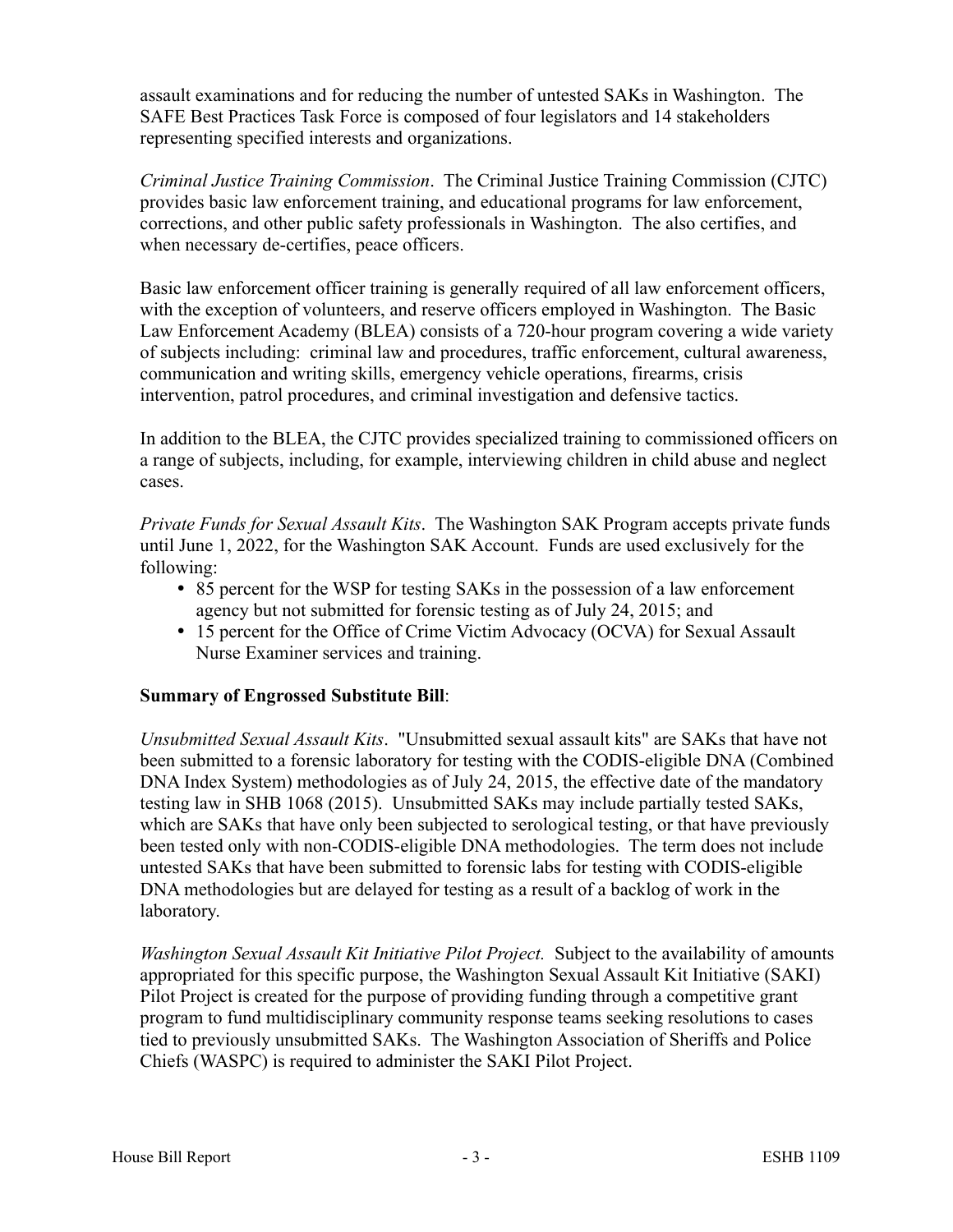At least two grants must be given, including one in western Washington and one in eastern Washington, to:

- a law enforcement agency;
- a unit of local government;
- a combination of units of local government;
- a prosecutor's office; or
- a governmental non-law enforcement agency acting as fiscal agent for one of the previously listed types.

A combination of jurisdictions, including contiguous jurisdictions of multiple towns, cities, or counties, may create a task force or other entity for the purposes of applying for and receiving a grant, provided that the relevant prosecutors and law enforcement agencies are acting in partnership in complying with the grant requirements.

Grant recipients must perform an inventory of all unsubmitted SAKs in the jurisdiction's possession and submit those SAKs for testing. Grant recipients must establish multidisciplinary cold case or sexual assault investigation teams for follow-up investigations and prosecutions resulting from evidence from the testing of previously unsubmitted SAKs. Cold case or sexual assault investigative teams must include prosecutors, law enforcement, and victim advocates for the duration of the project. The cold case or sexual assault investigative teams must also use victim-centered, trauma-informed protocols and other protocols established by the WASPC. The grant funds may support personnel costs, including hiring and overtime, to allow for adequate follow-up investigations and prosecutions. Grant awards must be prioritized for eligible applicants with a commitment to co-locate assigned prosecutors, law enforcement, and victim advocates for the duration of the grant program.

Participants in the SAKI Pilot Project must complete specialized training for victim-centered, trauma-informed investigation and prosecutions. The WASPC must also facilitate the hosting of a SAKI Summit in Washington, subject to the availability of funds. Other requirements for administering and participating in the SAKI Pilot Project are included in the bill.

The Office of the Attorney General is added to the membership of the SAFE Best Practices Task Force. Meetings of the SAFE Best Practices Task Force are subject to approval by the Senate and the House of Representatives.

*Training*. Subject to an appropriation, the CJTC must incorporate victim-centered, traumainformed approaches to policing in the BLEA curriculum by July 1,2018.

Subject to an appropriation, the CJTC must provide ongoing specialized, intensive, and integrative training for persons responsible for investigating sexual assault cases involving adult victims. The training must be based on a victim-centered, trauma-informed approach to responding to sexual assault. Among other subjects, the training must include content on the neurobiology of trauma and trauma-informed interviewing, counseling, and investigative techniques. The CJTC must begin offering the training by July 1, 2018. Officers assigned to regularly investigate sexual assault involving adult victims must complete the training within one year of being assigned or by July 1, 2020, whichever is later.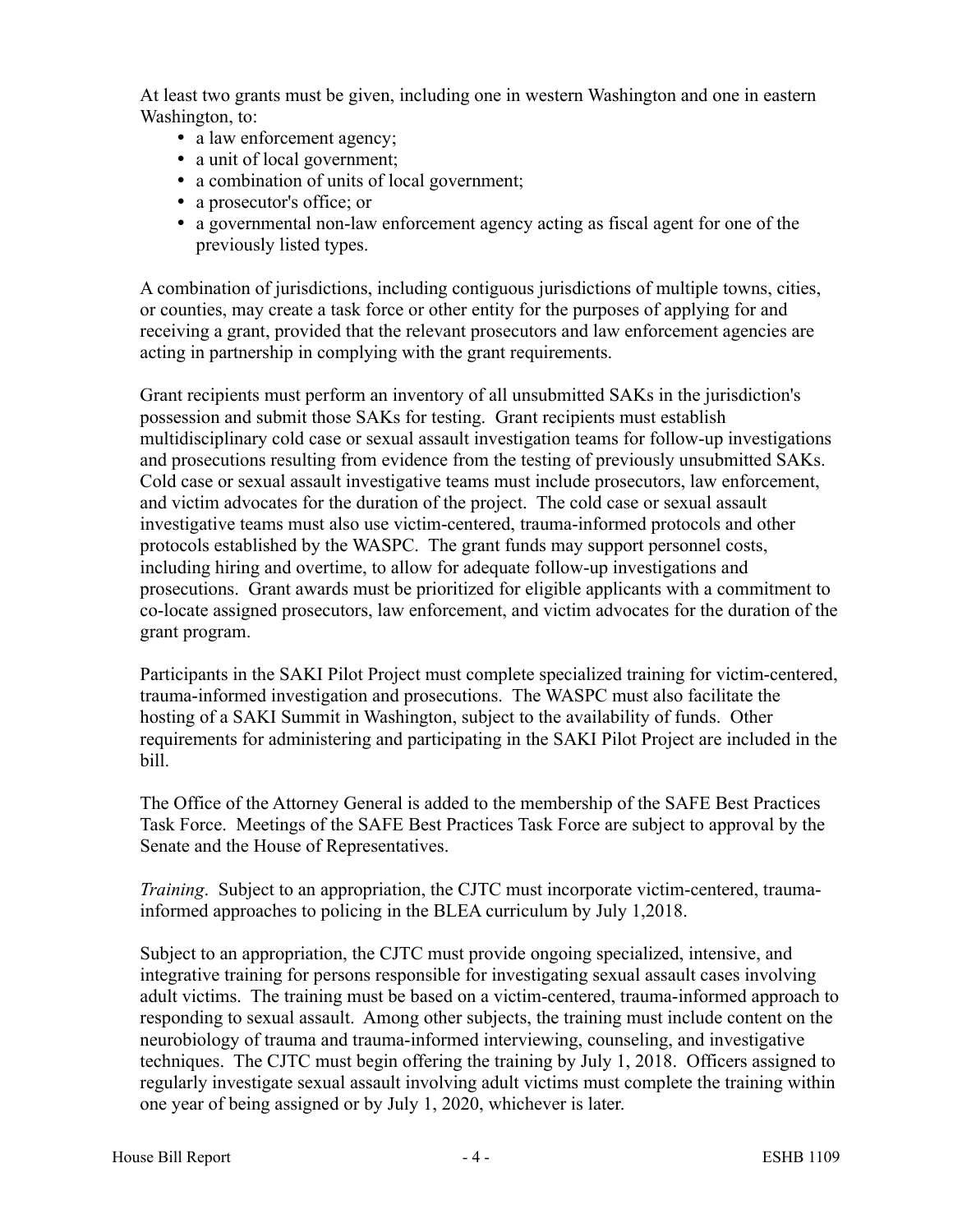Subject to an appropriation, the CJTC must develop training on a victim-centered, traumainformed approach to interacting with victims and responding to sexual assault calls by July 1, 2018. Among other components, the curriculum must be designed for commissioned patrol officers not regularly assigned to investigate sexual assault cases and be designed for deployment and use within individual law enforcement agencies. All law enforcement agencies shall annually host the training.

The Sexual Assault Response and Prevention Account is created. The Legislature must prioritize appropriations from the account for:

- the Washington SAKI Pilot Project;
- the OCVA for the purpose of providing support and services, including educational and vocational training, to victims of sexual assault and trafficking;
- victim-centered, trauma-informed training for prosecutors, law enforcement, and victim advocates, including, but not limited to, the training created in the bill; and
- the WSP for the purpose of funding the statewide SAK tracking system and funding the forensic analysis of SAKs.

*Private Funds for Sexual Assault Kits*. Disbursements of private funds in the Washington SAK Account are changed to the following:

- 30 percent for the Washington SAKI Pilot Project;
- 30 percent for the CJTC for the training requirements in the bill;
- 10 percent for the OCVA for services to victims of sexual assault and training for professionals interacting with and providing services to victims of sexual assault; and
- 30 percent for the WSP for testing SAKs in the possession of a law enforcement agency but not submitted for forensic testing as of July 24, 2015, unless the WSP deems the funds are not necessary, in which case the funds shall be divided equally to the other purposes above.

A grantor of funds may enter into an agreement with the Department of Commerce for a different allocation of funds, provided that the funds are distributed for the purpose of the SAK Program. Within 30 days of entering into an agreement, the Department of Commerce must notify the SAFE Best Practices Task Force and the appropriate committees of the Legislature.

The disbursement requirements of public funds in the account are unchanged.

# **Appropriation**: None.

**Fiscal Note**: Available.

**Effective Date**: The bill takes effect 90 days after adjournment of the session in which the bill is passed. However, the bill is null and void unless funded in the budget.

# **Staff Summary of Public Testimony** (Public Safety):

(In support) Many of the policies in the bill are based on recommendations from the SAFE Best Practices Task Force. This bill is the next step toward providing justice to victims of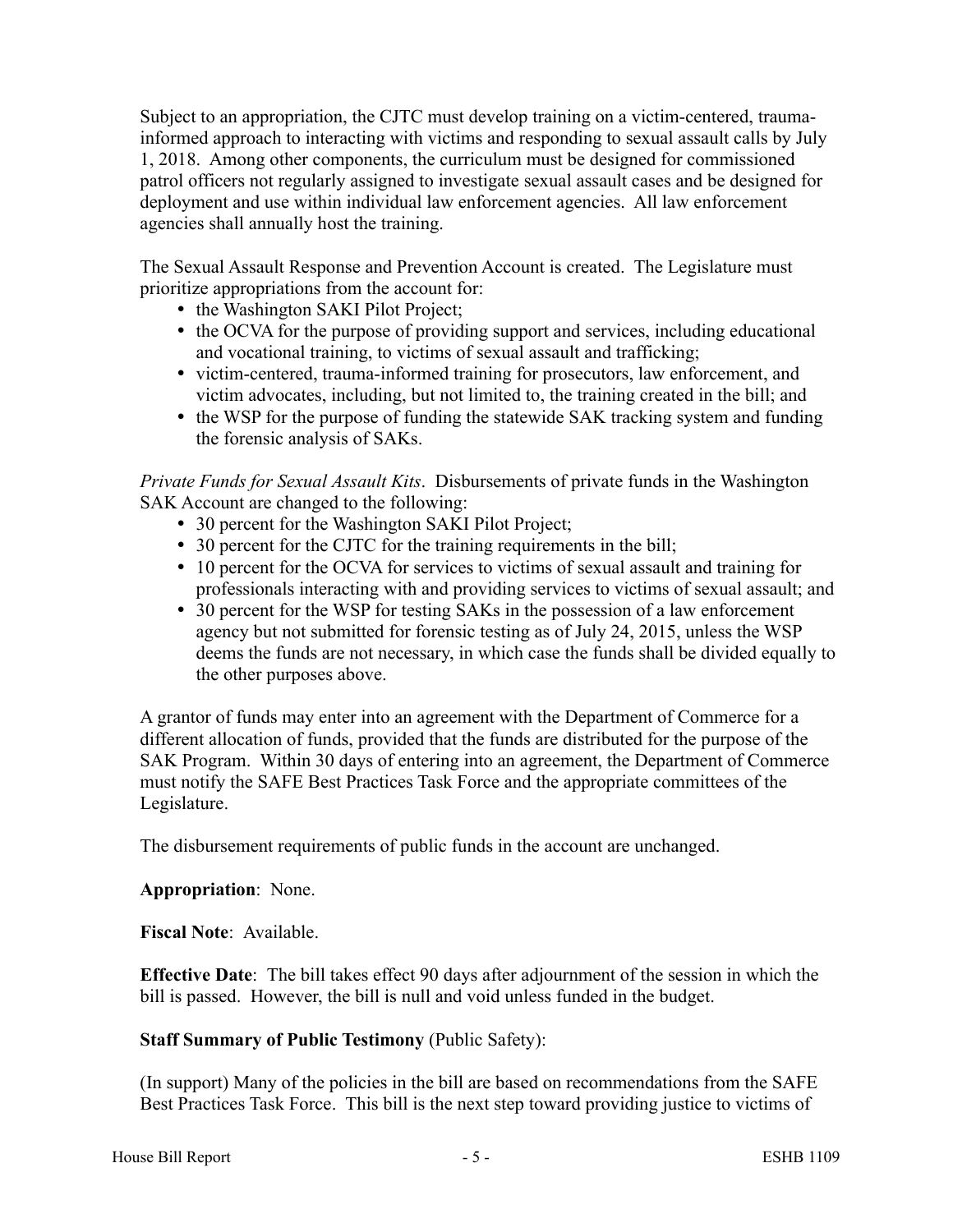sexual assault, especially for those whose SAKs remained untested for many years. Victims deserve more than to have their SAKs tested, they deserve to have their cases investigated. The SAFE Best Practice Task Force has reviewed other state's approaches for addressing unsubmitted SAKs, and it is clear that specialized cold case teams assigned to investigate these cases will produce more successful outcomes.

The bill is laudable for its emphasis on training to improve outcomes for victims. The cold case teams will have specialized training with a victim-centered, trauma-informed approach, which is particularly important in the context of notifying victims several years after an incident occurred. The bill is facilitating broad system improvements in support of sexual assault victims.

The AGO looks forward to administering the SAKI Pilot Project and assisting with cold case investigations. The AGO is in a good position to take this on, as they already work with law enforcement on cold cases every day.

While the patron fee in the bill is not based on the SAFE Best Practice Task Force recommendations, it is necessary in order to fund the bill's other provisions. There is a seriousness connection between trafficking and the adult entertainment clubs. Many women working in the clubs are assaulted and victimized.

There are some concerns with funding these programs with the patron fee, as it is not a sustainable and reliable source of funding to address the epidemic of sexual violence. The state should consider different sources of funding to build a robust system to respond to sexual violence.

(Opposed) The adult entertainment industry opposes the bill due to the funding source. The patron fee, while called a fee, is actually an unconstitutional tax and is being inappropriately applied to the industry. In Texas, where a similar tax exists, the state courts upheld the law based on the connection between alcohol and sexual assault. However, alcohol is not served in establishments in Washington. There is not a sufficient nexus between the industry and sexual violence. The bill assumes negative secondary effects without taking into account the women working in the establishments.

The adult entertainment industry in Washington is composed of legitimate, well-run businesses. Women working in the clubs are not sex workers or prostitutes. They are performers. Women need to get business licenses from the state and have a valid ID.

The patron fee in the bill promotes an unhealthy view of women. Sexual assault is not based on how women present themselves. Sexual assault is about power. However, in these establishments, women have the power. Women choose what they will and will not do. It is false to assume that men who patronize these establishments commit these horrible crimes.

There is only a fraction of clubs in Washington compared to Texas, and the tax is likely to decrease the volume of customers and will not generate the anticipated revenue.

(Other) The low reporting and conviction rate for violent sexual assault is truly shocking – an average of 0.6 percent of perpetrators are brought to justice. All SAKs should be tested and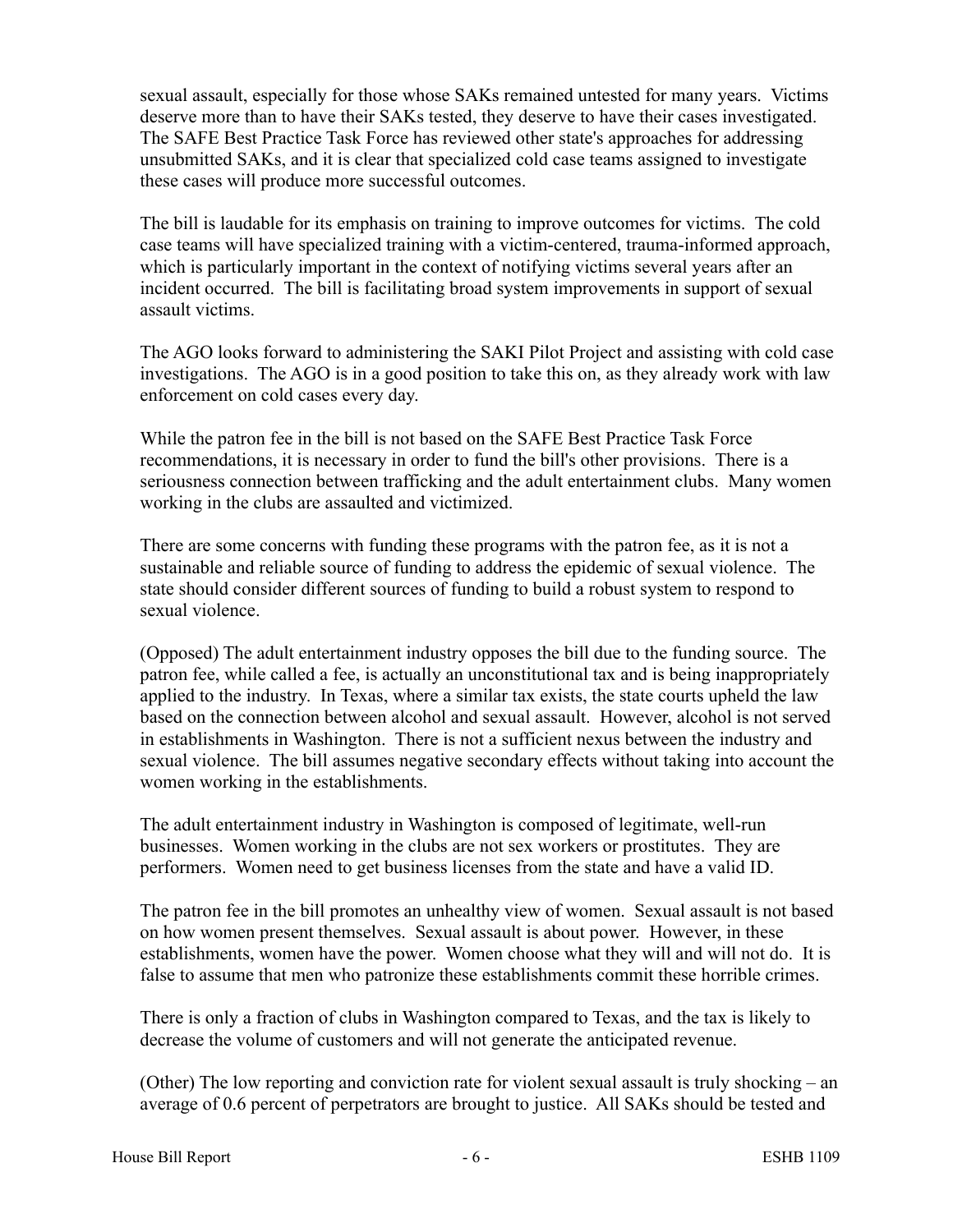all of the cases should be investigated. It takes money to do these things, but the patron fee in the bill is not the proper funding source. There is not sufficient evidence to support a connection between strip clubs and sexual assault. This bill is not a content-neutral restriction on free speech.

The SAKI Pilot Project and SAK policies in the bill are praiseworthy, but there are concerns with the patron fee. Women working in the adult entertainment industry are independent contractors paying nightly fees to work at these facilities, and many even need to tip security to be escorted to their vehicles. They are not treated well, and typically make minimum wage after costs. The women believe the fee will be passed onto them. Many of these women experience higher levels of sexual violence, and it would be disappointing for them to end up bearing the burden of the fee. The bill should be funded through the General Fund.

#### **Staff Summary of Public Testimony** (Appropriations):

(In support) Washington leads the nation on testing and tracking sexual assault kits. The next step in the process is to investigate cases, prosecute perpetrators, and provide justice for victims. Our jurisdictions are starting to test kits and reopen cold cases, which could be five, 10, or 15 years old. Law enforcement training is imperative so officers use victim-centered approaches and understand trauma so survivors are not revictimized. The bill promotes best practices in victim notification and law enforcement responses.

The patron fee is important because the sex industry has a strong connection to the trafficking of women and children. Many trafficking victims are coerced into prostitution, which does happen in some strip clubs. Exotic dancers are more likely to be victims of assault overall, including sexual assault. Last year, a Seattle club was shut down due to a prostitution ring. Dancers were coerced into sexual acts, and money was taken from them. Research by the Psychiatric Times shows after interviewing 845 women working in strip clubs, massage parlors, and street prostitution, 80 percent were sexually abused as children, 60 percent were raped during prostitution acts, and 85 percent were trying to escape the industry. There is a nexus between the sex industry as a whole and sexual assault.

The new authority provided to the Office of the Attorney General (AGO) is discretionary and dependent on new grant funding. The AGO is currently seeking out federal funding. The AGO's Criminal Justice Division and Homicide Investigative Tracking Unit will administer the Washington Sexual Assault Kit Initiative (SAKI). Legal services will require approximately \$240,000 per fiscal year.

The fee is not a sustainable source of funding for core responses to sexual assault. The state needs strong, sustainable infrastructure that is not reliant on a fee so there is a well-informed and consistent statewide approach to sexual assault.

(Opposed) It is not possible to compare clubs statewide to one club that operates poorly. Washington needs an appropriate funding source for addressing sexual assault. The patron fee, while called a fee, is actually an unconstitutional tax and a restriction on free speech and women's rights. Broad generalizations about adult entertainment clubs do not reflect the reality in Washington. According to the Washington Department of Health, alcohol is a key risk factor for sexual assault. Several states passed similar taxes, but clubs in all of those